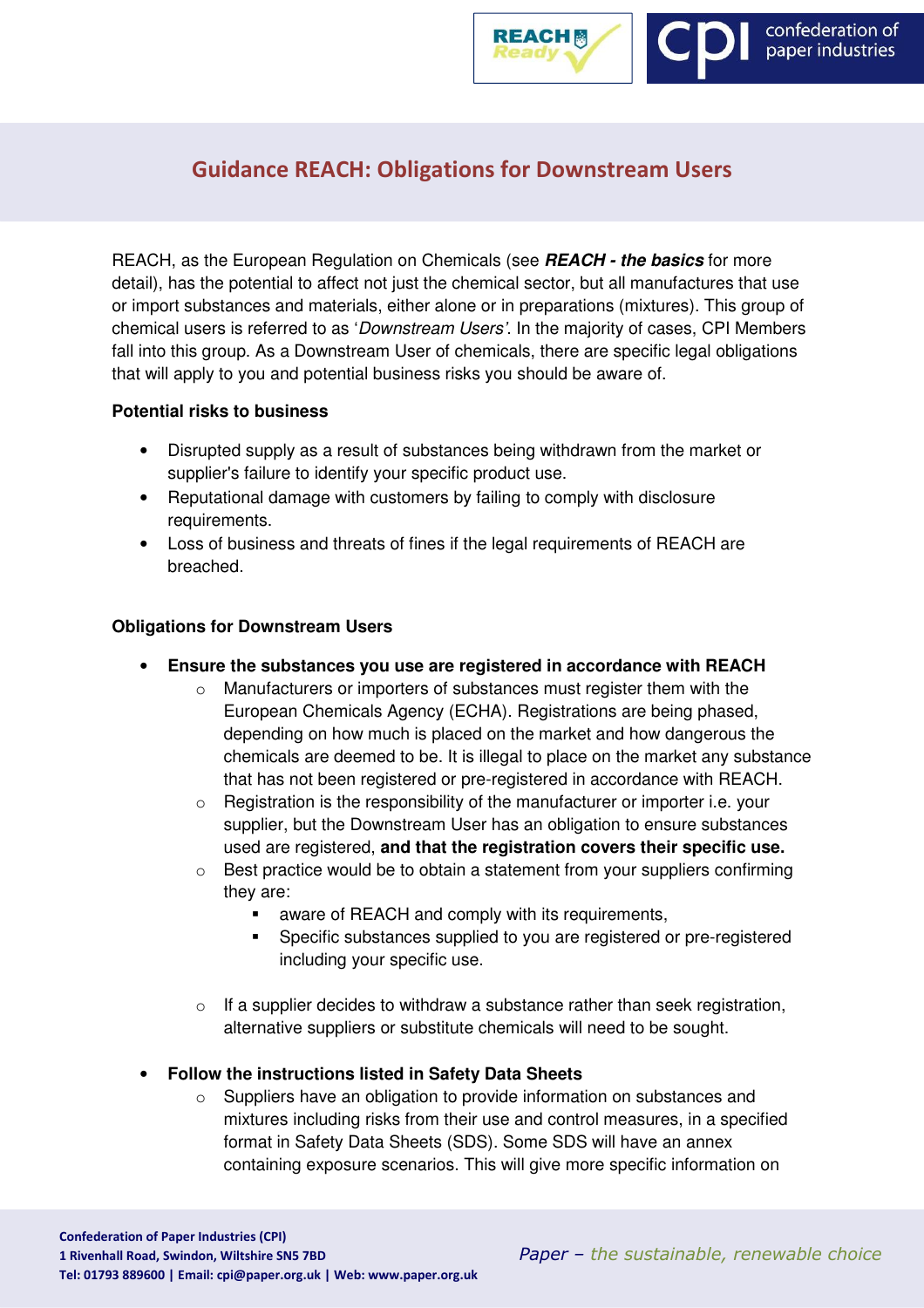

how to use the substance or mixture safely, and how you can protect workers, customers and the environment for a particular use.

 $\circ$  Downstream Users have a legal obligation to comply with the conditions set out in the SDS and any exposure scenarios attached. This obligation applies 12 months after you have received an SDS containing a REACH Registration number. Existing Health & Safety and environmental protection legislation continues to apply.

## • **Check your use is covered on the SDS**

- $\circ$  Read the descriptions in the SDS carefully. You will need to contact your supplier if the description of use is very different from the way you (or in some cases your customers) use the product. You should also contact your supplier if the way you use a substance is likely to lead to higher exposures than described in the SDS. There is an obligation on you to highlight discrepancies in the SDS.
- o If the exposure scenario does not fit your use, you can:
	- Ask your supplier to prepare an exposure scenario that does fit your use. If he refuses you can;
		- i. Find an alternative supplier who can provide exposure scenarios fitting your use or;
		- ii. Develop your own Chemical Safety Report and exposure scenarios (this would be an option where commercial confidentiality regarding the substance use is required);
		- iii. Change your working practices to fit the existing exposure scenarios.
- **Inform your supplier if risk management measures are inappropriate of if new information emerges** 
	- o Risk management measures are specified in the exposure scenario. Compare these to how you protect workers, consumers or the environment. Your measures should be as or more effective than those recommended in the exposure scenario.
	- $\circ$  You should inform your supplier if you think the risk management measures are inappropriate.
	- $\circ$  You also need to inform your supplier if you, or your customers, have new information relating to the hazards posed by a substance.
- **Be aware that some substances, now and in the future, will be subject to Authorisation or Restrictions (See REACH – the basics)** 
	- o An increasing number of substances will be subject to Authorisation or Restriction. Your suppliers should notify you, by SDS or letter, if this affects you.
	- o Substances are placed on the "Candidate list" of Substances of Very High Concern (SVHC) in advance of any Authorisation or Restriction. This gives an early warning.